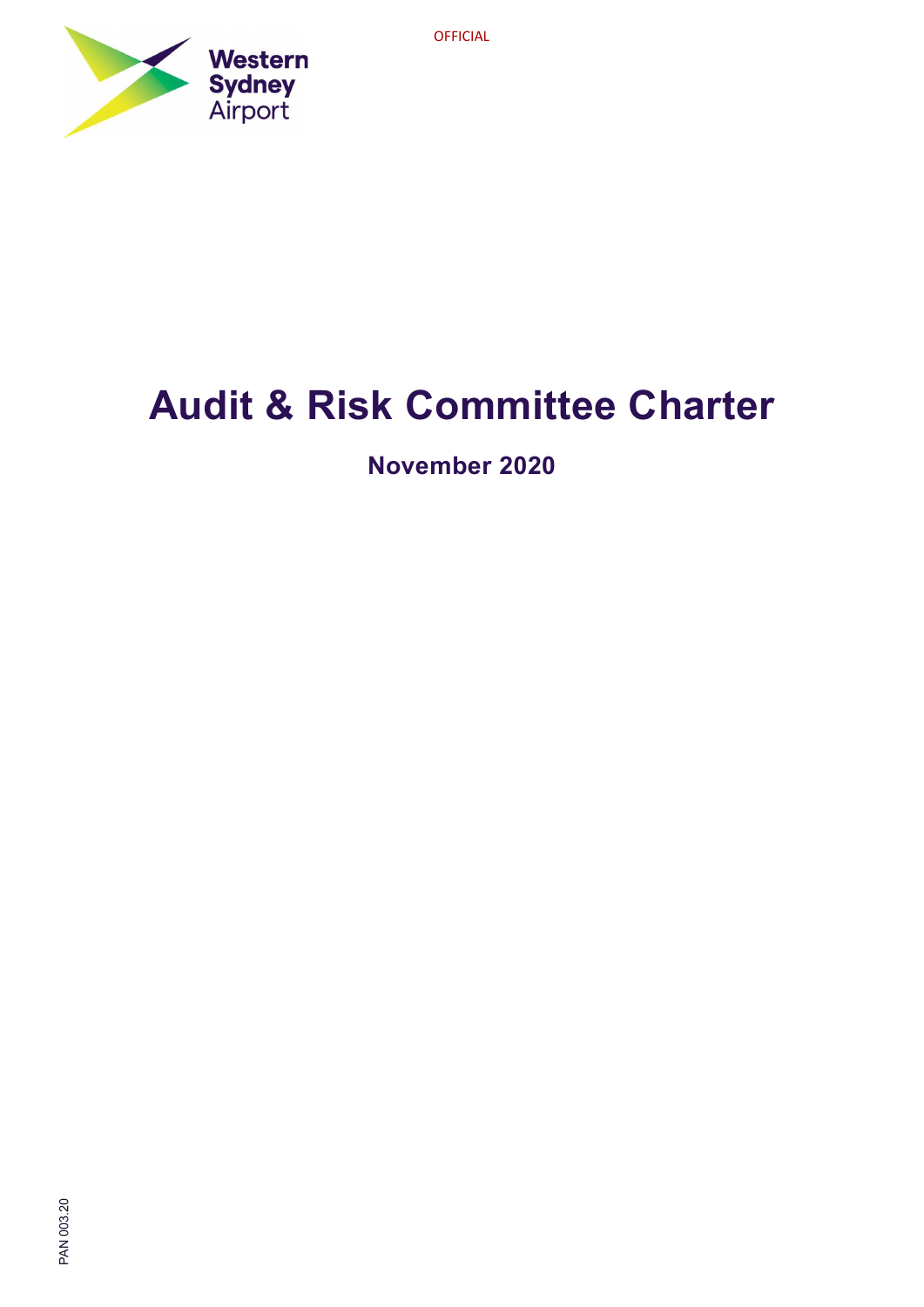

# 1. Purpose of Charter

The Board of Directors has established an Audit and Risk Committee in compliance with section 92 of the Public Governance, Performance and Accountability Act 2013 (PGPA Act) and section 17 of the Public Governance Performance and Accountability Rule 2014 (PGPA Rule), which require the Board to establish an Audit Committee.

The Committee is a standing committee of the Board of the Company established to assist the Board to discharge its responsibilities under the PGPA Act and the Corporations Act to carry out the following functions more efficiently and fully:

- (a) oversight of the integrity of the Company's statutory financial reports and statements;
- (b) monitoring that:
	- (i) the Company's executive management has an appropriate framework to identify and effectively manage risk: and
	- (ii) executive management ensures that the Company operates within the risk levels set by the Board;
- (c) monitoring compliance with regulatory, prudential, legal and ethical standards;
- (d) maintaining a culture of compliance; and
- (e) reviewing compliance with internal guidelines, policies and procedures and other prescribed internal standards of behavior.

The Committee has no management role.

# 2. Authority of the Committee

The Board has delegated authority to the Committee and an outline of the Committee's responsibilities are outlined in section 4 of this Charter.

#### 2.1 Access to Information and Management

The Committee may obtain any information it requires, interview Management (including requiring the attendance of Management at meetings of the Committee) and internal and external auditors (with or without Management present) and obtain advice from external consultants as it considers necessary or appropriate to enable it to properly discharge its responsibilities.

#### 2.2 Resources

The Company will provide the Committee with the necessary resources for payment of:

- 1. Any professional or other advisers it engages to assist it in the discharge of its responsibilities.
- 2. The administrative expenses incurred in carrying out its duties.

#### 2.3 Reporting to the Board

The Committee will regularly update the Board on its activities and make recommendations to the Board, as appropriate.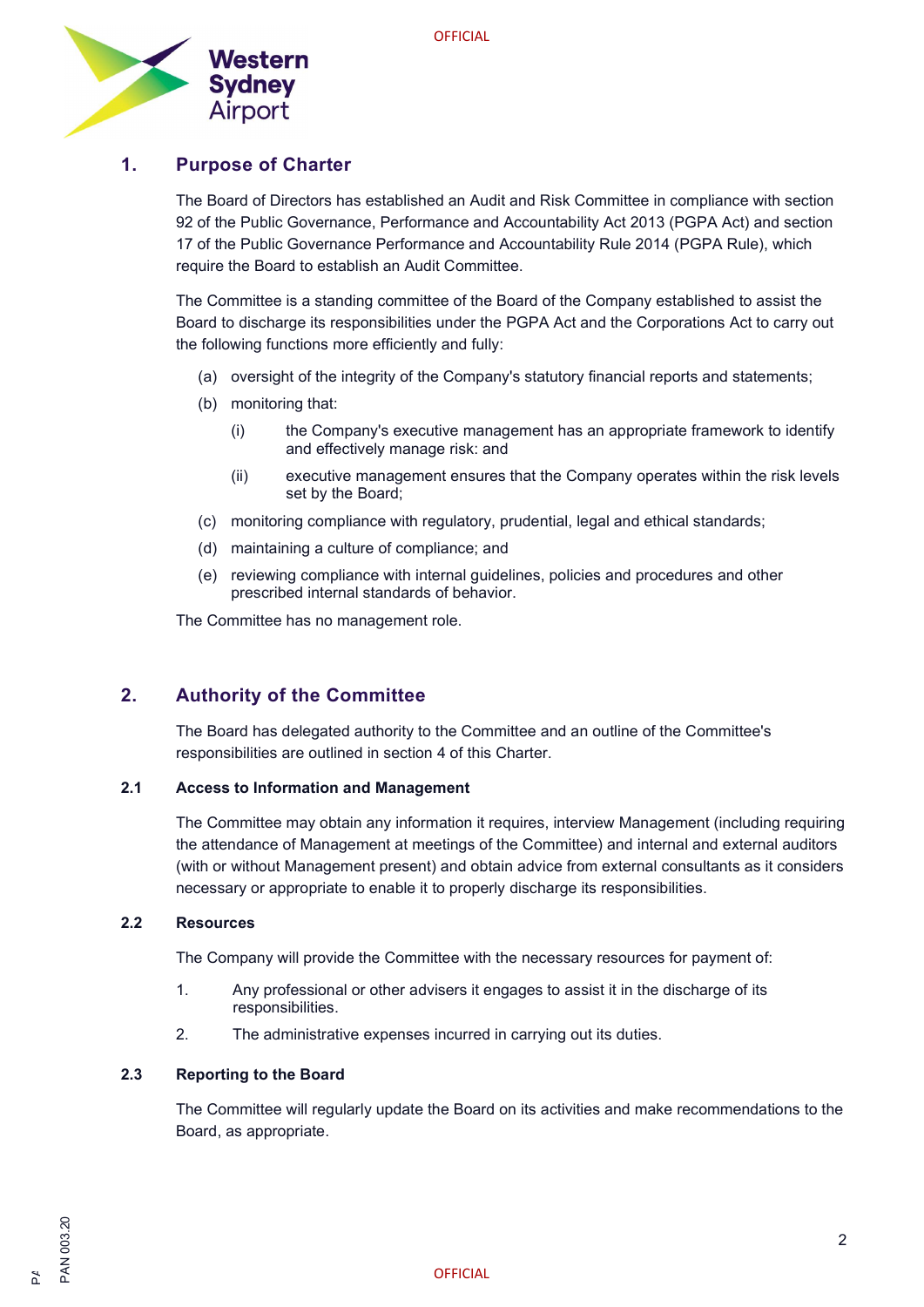

The Chairperson of the Committee will report to the Board at the next Board meeting following a meeting of the Committee on any matters that the Committee considers should be brought to the attention of the Board...<sup>1</sup>

## 3. Membership

#### 3.1 Term of Appointment

Committee members are appointed by the Board for a term that coincides with the member's term of appointment as a Director or any lesser period that coincides with the termination of the Committee or following changes to the composition of the Committee (as determined by the Board). Existing members may be re-appointed by the Board.

#### 3.2 Committee Chairperson

The Chairperson of the Committee:

- 1. Will be appointed by the Board.
- 2. Must be an Independent Non-Executive Director appointed by the Board who is not the Chairperson of the Board.<sup>2</sup>.
- 3. Has the authority to appoint an independent Non-Executive Director who is a member of the Committee as acting Chairperson, should the Chairperson of the Committee anticipate being absent from a meeting. Where the Chairperson of the Committee is absent from a meeting and no acting Chairperson has been appointed, the members of the Committee present at the meeting have the authority to choose an independent Non-Executive Director who is a member of the Committee to be acting Chairperson for that particular meeting.

#### 3.3 Composition of the Committee

The Committee must comprise.<sup>3</sup>:

- 1. A majority of independent Non-Executive Directors.
- 2. At least three members all of whom are financially literate.
- 3. Non-Board independent members appointed by the Board (where particular areas of expertise are needed).
- 4. At least one member who has:
	- (a) Accounting or related financial expertise.
	- (b) The necessary technical knowledge and understanding of the industry in which the Company operates so as to be able to assist the Committee to effectively discharge its duties.

The secretary of the Committee will be the company secretary, or such other person as is nominated by the Board.

The Committee must not comprise the Chief Financial Officer or Chief Executive Officer (in each case, however described).

<sup>1</sup> ANAO Guidance

<sup>2</sup> S.17 PGPA Rule and Recommendation 4.1 of ASX Corporate Governance Principles and Recommendations

<sup>3</sup> Recommendation 4.2 ASX Corporate Governance Principles and Recommendations<br>
23 Necommendation<br>
2<br>
2<br>
0 OFFICIAL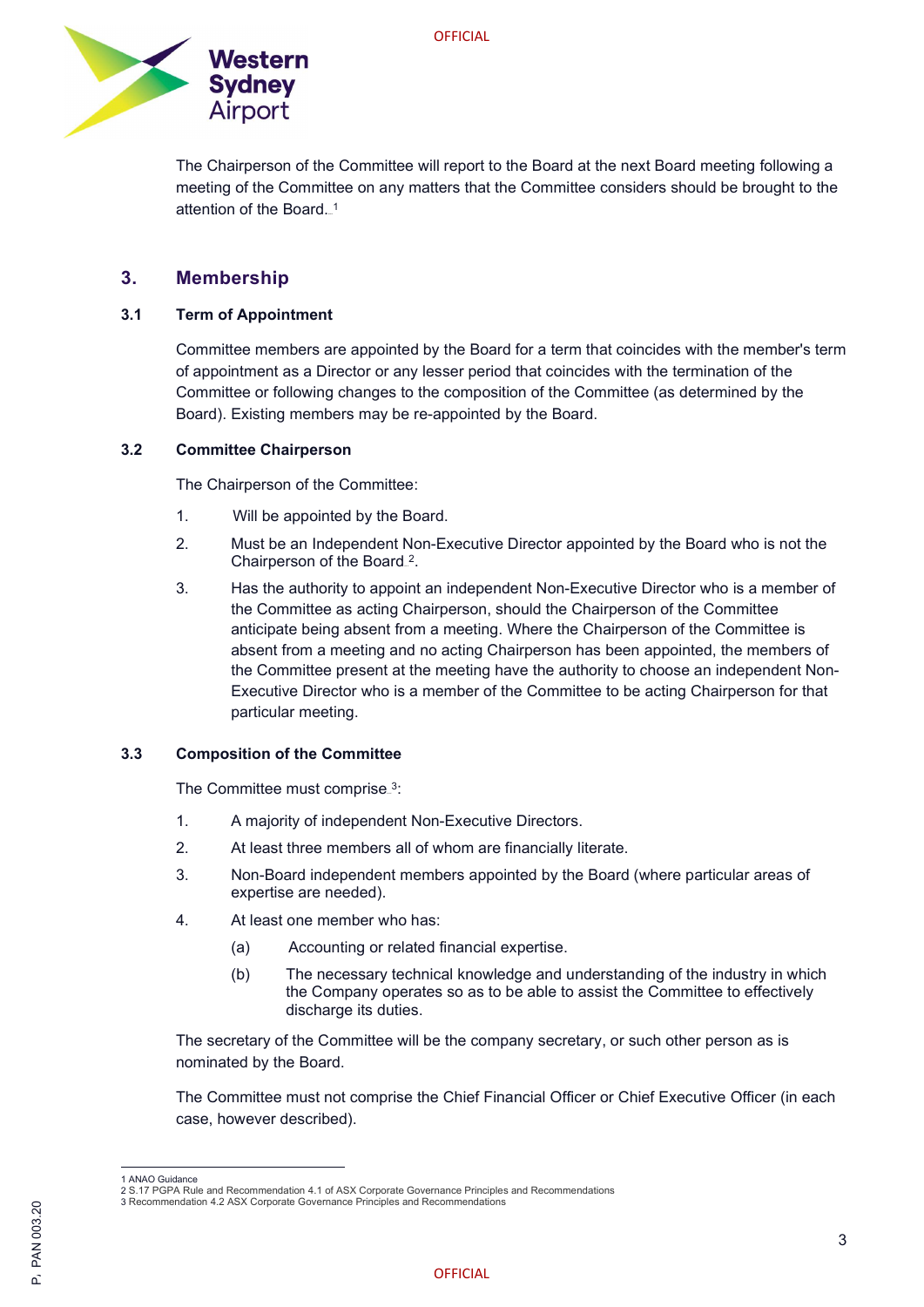

#### 3.4 Review of Composition of the Committee

Membership of the Committee will be reviewed each year by the Board with the aim of ensuring an appropriate balance between continuity of membership, the contribution of fresh perspectives and a suitable mix of qualifications, knowledge, skills and experience.. $^4$ 

### 4. Roles and Responsibilities

#### 4.1 Financial Reporting

The Committee will:

- 1. Review the annual financial statements of the Company, together with the Auditor General opinions with management, advisers and the internal and external auditors (as appropriate) to assess (among other things) whether they comply with the AASB accounting standards and the Corporations Act and whether they represent a true and fair view of the Company's financial position and performance before recommending to the Board for approval. The Committee will review:
	- (a) The Company's compliance with accounting standards, including an assessment of the appropriateness of Management's selection of accounting policies and disclosures.
	- (b) Any significant changes to accounting policies and practices.
	- (c) Significant audit adjustments.
	- (d) Areas of significant judgement and financial statement balances that require estimation or judgement including by:
		- (ii) querying Management as to how they were made; and
		- (iii) querying the external auditors as to how they concluded that those judgements and estimates were reasonable
	- (e) Significant or unusual transactions including compliance with all related party disclosures required (where applicable) by the accounting standards and the Corporations Act.
	- (f) Sign-off by Management in relation to the quality of the financial statements, internal controls and compliance.
	- (g) External audit findings reported in the audit management letters and other reports provided by the Auditor General and ensure that findings are promptly addressed and recommendations are adopted by Management.
- 2. Monitor and report on the budget to the Board where appropriate.
- 3. Act as a forum for communication between the Board, Management and the Company's internal and external auditors.
- 4. Review the processes in place designed to ensure that financial information included in the Company's annual report is consistent with the signed financial statements.

<sup>4</sup> ANAO Guidance and clause 2.23 of the GBE Guidelines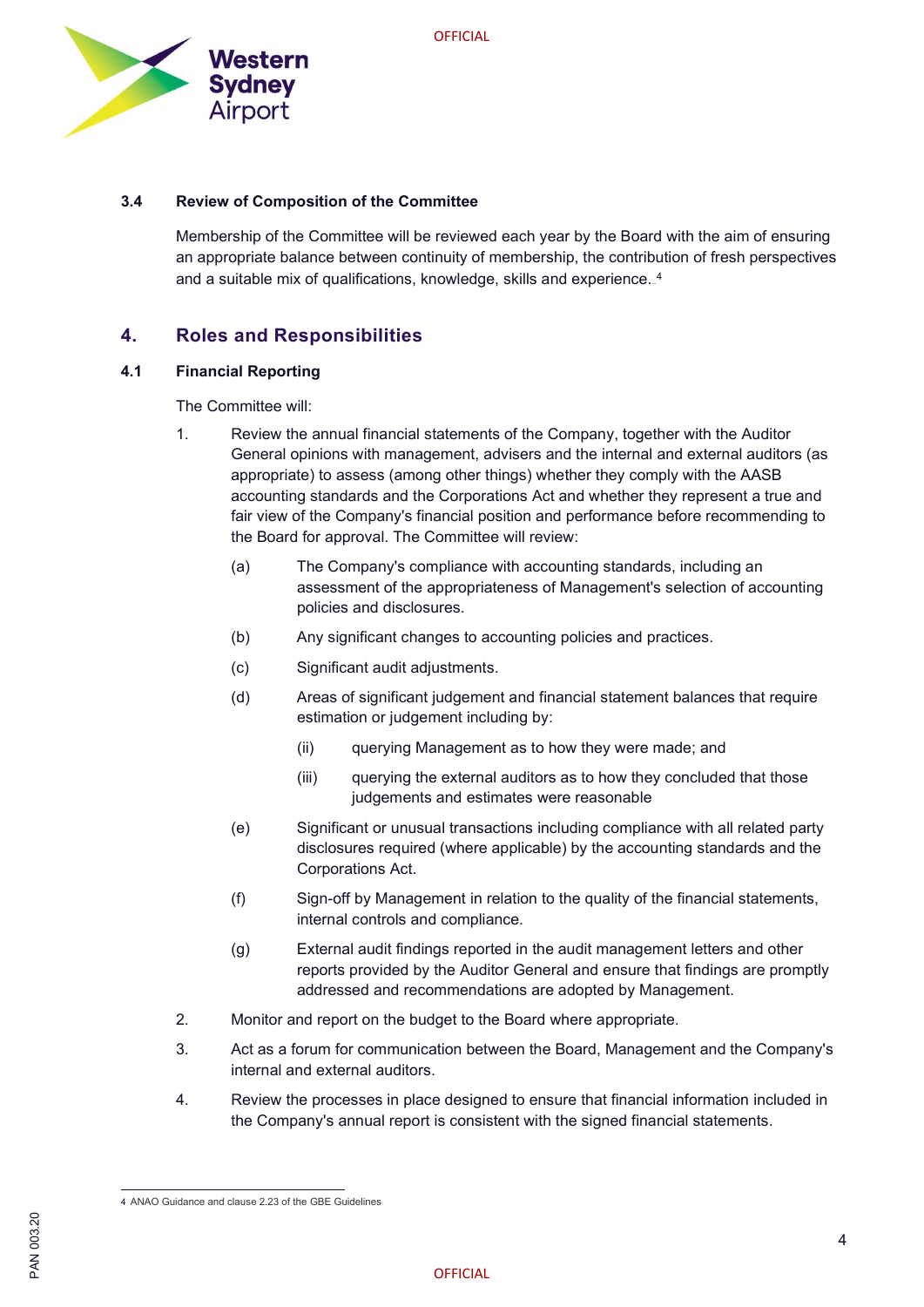

#### 4.2 Performance Reporting

The Committee will:

- 1. Review the Company's systems and procedures for assessing and reporting the achievement of the Company's performance, in particular that:
	- (a) The Company's budget and Corporate Plan include details of how the Company's performance will be measured and assessed.
	- (b) The Company's approach to measuring its performance throughout the financial year against the performance measures included in its budget and Corporate Plan is sound and has taken into account guidance issued by the Department of Finance.
	- (c) The Company's proposed Performance Statement is not inconsistent with the Company's financial information, including its financial statements that it proposes to include in its annual report.

#### 4.3 Risk Oversight and Management

The Committee will:

- 1. Review the implementation, maintenance and adequacy of a risk management framework and internal control system for the Company to manage business and financial risks (including fraud) that:
	- (a) supports the wider goals, objectives and strategies of the Company and its businesses;
	- (b) ensures that all significant risks are identified, evaluated, treated, monitored and communicated at a group, divisional and business/support unit level; and
	- (c) is consistent in principle with internationally accepted standards.
- 2. Oversee the delivery and effective implementation of the Company's risk management and internal control systems which identifies, assesses, monitors and implements appropriate strategies to manage and mitigate risks in the Company.
- 3. Liaise with Management to confirm that a sound approach has been followed in managing the Company's highest risks, including those associated with individual projects, programme implementation and activities.
- 4. Annually review and evaluate the appropriateness, effectiveness and adequacy of and the Company's compliance with the risk management framework.
- 5. Review the Company's actual and potential financial, operational, legal and compliance risk exposures and performance.
- 6. Review any incident involving misconduct, fraud or other material breakdown of the Company's internal controls, and review and approve the procedures in relation to confidential submissions by employees of concerns.
- 7. Review insurance and consider whether appropriate coverage is in place.
- 8. Where appropriate recommend principles, policies and processes for the management of risk approval by the Board.
- 9. Review the risk disclosures in the operating and financial review in the annual directors' report.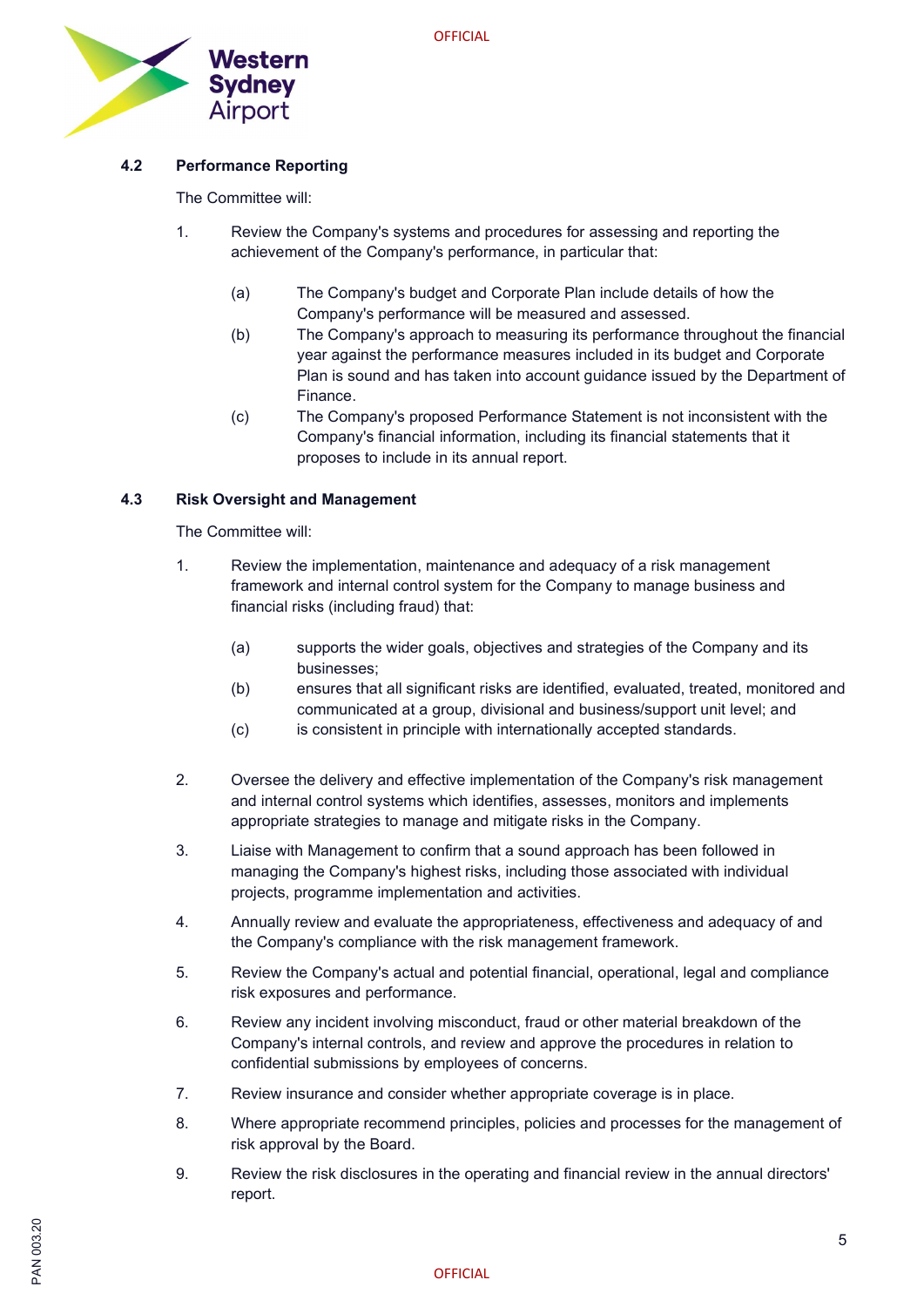

#### 4.4 External Auditors

The Committee will;

- 1. Review and approve the annual Audit Plan and Audit budget.
- 2. From time to time and at least biannually meet separately with external auditors to discuss any matters that the Committee or external auditors believe should be discussed privately.

The Committee will also:

- (a) regularly review with external auditors:
	- (i) the scope of the external audit;
	- (ii) identified risk areas; and
	- (iii) any other agreed procedures;
- (b) regularly review the effectiveness and independence of the Auditor General;
- (c) meet periodically with the external auditors and invite them to attend Committee meetings to:
	- (i) review their plans for carrying out internal control reviews;
	- (ii) consider any comments made in the external auditors' management letter, particularly, any comments about material weaknesses in internal controls and management's response to those matters; and
	- (iii) make recommendations to the Board;
- (d) ask the external auditors if there have been any significant disagreements with management, whether or not they have been resolved;
- (e) monitor and report to the Board on management's response to the external auditors' findings and recommendations;
- (f) reviewing all representation letters signed by management and ensuring information provided is complete and appropriate; and
- (g) receiving and reviewing the reports of the external auditors.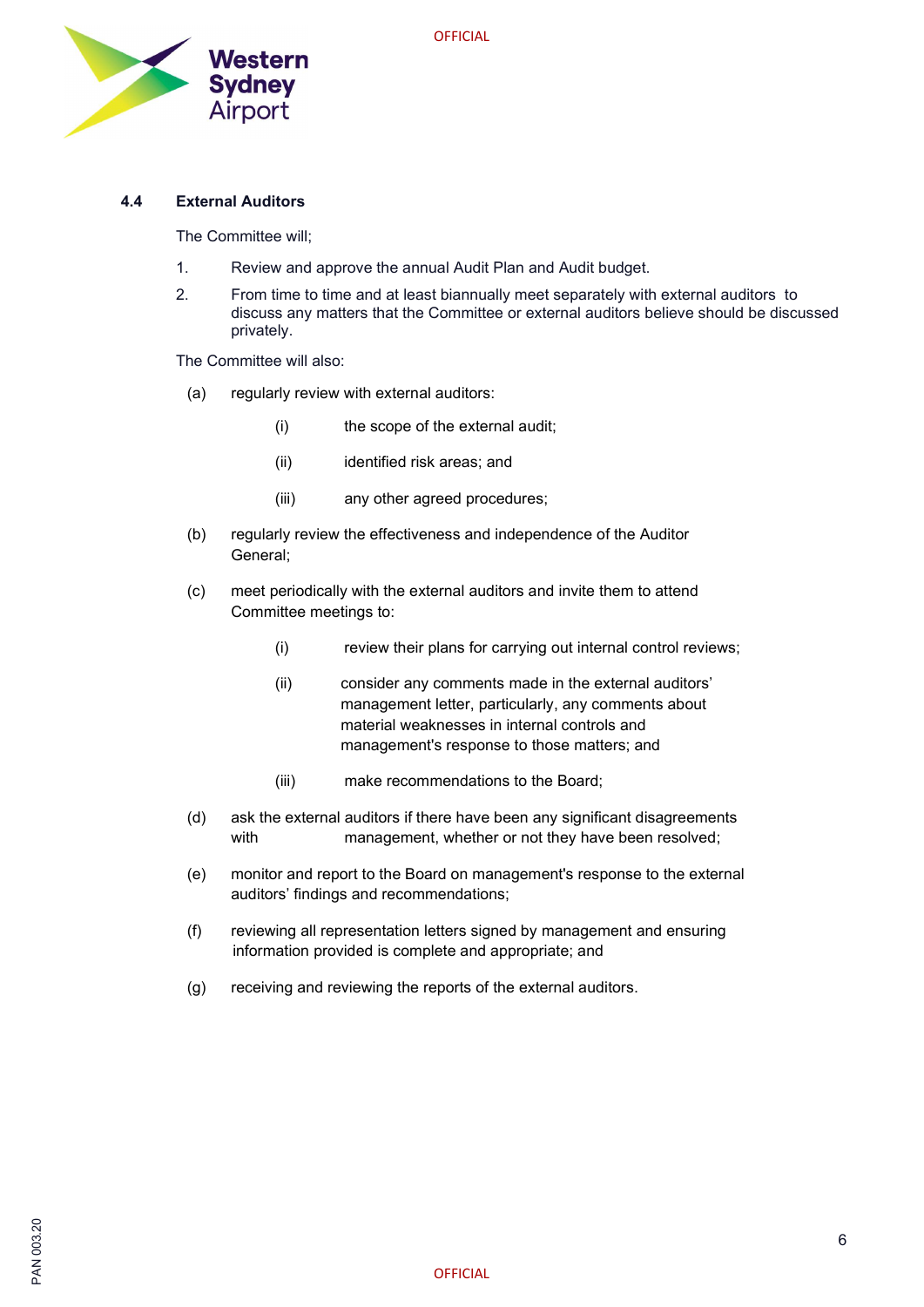

#### 4.5 Internal Control

#### 4.5.1 Internal Control Framework

The Committee will:

- 1. Review Management's approach to maintaining an effective internal control framework; this framework should include controls in relation to function performed by external parties such as contractors and advisers.
- 2. Review whether management has in place relevant policies and procedures and that these are periodically reviewed and updated.
- 3. Satisfy itself that appropriate processes are in place to assess whether key policies and procedures are complied with.
- 4. Satisfy itself that Management periodically assesses the adequacy of the Company's information security arrangements, including complying with entity reporting obligations.

#### 4.5.2 Legislative and Policy Compliance

The Committee will:

- 1. Review the effectiveness of the system for monitoring compliance with laws, regulations and associated government policies with which the Company must comply.
- 2. Review the results of Management's investigation and follow up of any instances of noncompliance.
- 3. Determine whether Management has appropriately considered legal and compliance risks as part of the Company's risk management framework.
- 4. Review processes for the exercise and management of delegations.
- 5. Obtain regular updates from Management regarding compliance matters.
- 6. Consider any other compliance areas relevant to the Company.

#### 4.5.3 Internal Audit Coverage

The Committee will:

- 1. Monitor that Management has in place a process for conducting internal audit and it is functioning objectively, effectively and resourced adequately.
- 2. Review the engagement or dismissal of any internal audit resource.
- 3. Review the proposed internal audit coverage, ensure the coverage takes into account the Company's key risks, and approve the Internal Audit Work Plan and internal audit budget.
- 4. Monitor and report to the Board on Management's responsiveness to internal audit findings and recommendations.
- 5. Evaluate the process for monitoring and assessing the effectiveness of the internal audit function.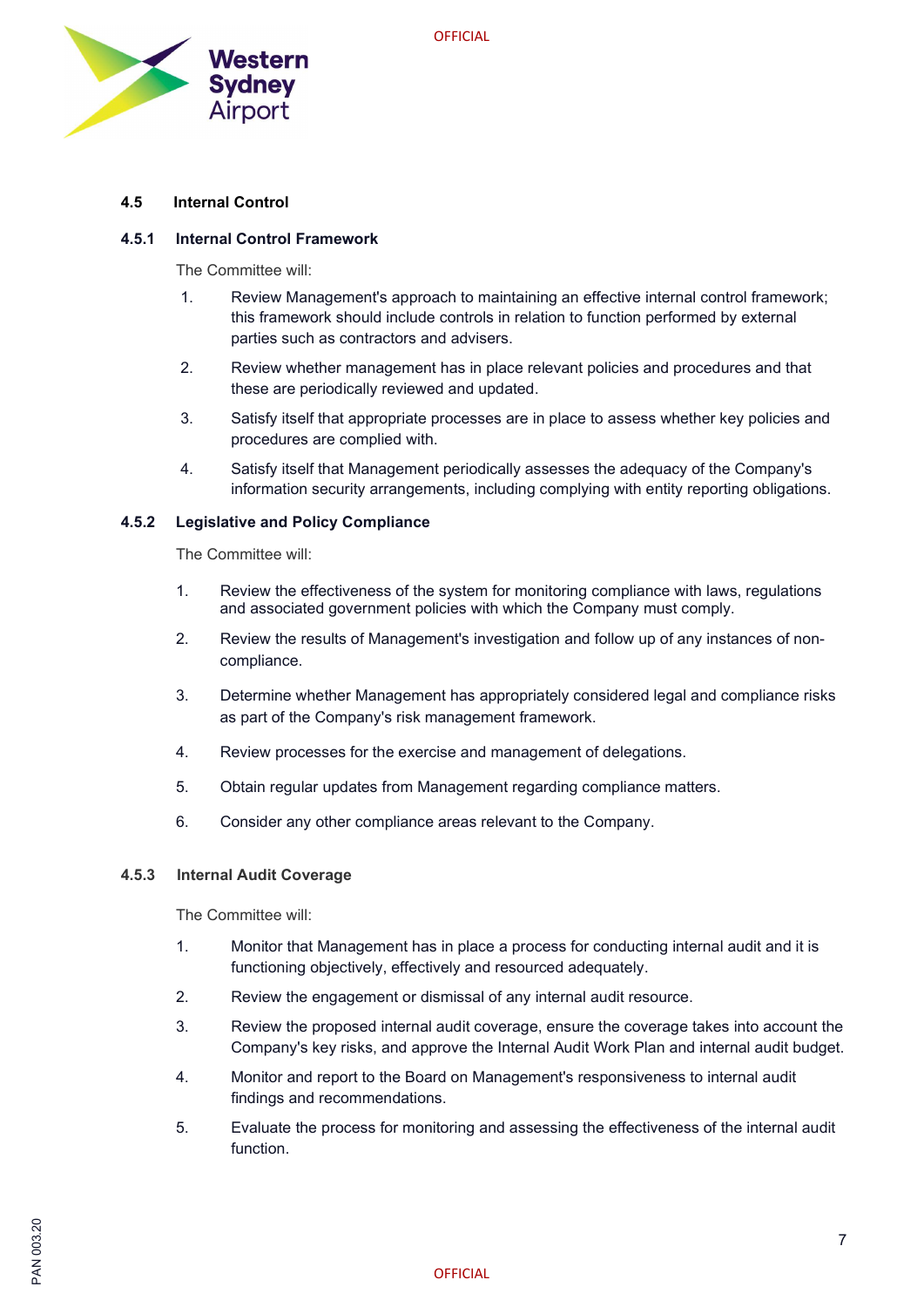

- 6. Oversee the liaison between the internal audit team and the Auditor-General with a particular focus on maintaining the independence of the internal audit team from the external audit.
- 7. Review all audit reports and provide advice to the Board on significant issues identified in audit reports and recommend action on significant issues raised, including identification and dissemination of good practice.
- 8. Obtain an annual report on the overall state of the Company's internal controls and any areas requiring Management attention.

#### 4.5.4 Business Continuity Management

The Committee will satisfy itself that a sound approach has been followed in establishing the Company's business continuity planning arrangements, including whether business continuity and disaster recovery plans have been periodically updated and tested.

#### 4.5.5 Delegations

The Committee will review whether appropriate policies and associated procedures are in place for the management and exercise of delegations and authorisations.

#### 4.5.6 Ethical and Lawful Conduct

The Committee will assess whether Management has taken steps to promote and implement the cultural and ethical standards adopted by the Board and the proper use and management of public resources and is committed to ethical and lawful conduct.

These standards are based on the following principles:

- 1. Acting with integrity.
- 2. Avoiding conflicts of interest.
- 3. Upholding the spirit as well as the letter of the law.
- 4. Respecting confidentiality and privacy.
- 5. Maintaining a fair and safe work environment.
- 6. Protecting whistle-blowers and others who report wrongdoing.

#### 4.5.7 Administration of the Internal Audit Function

The Committee may:

- 1. In consultation with Management, approve the appointment of the Head of Internal Audit (in the case of an in-house internal audit function) or the appointment of the internal audit service provider where the internal audit function is outsourced or co-sourced.
- 2. Advise the Board on the adequacy of internal audit resources, or budget, to carry out its responsibilities.
- 3. Coordinate, to the extent possible, the work programs of internal audit and other assurance or review functions.
- 4. Monitor management's implementation of internal audit recommendations.

# 이 있습니다.<br>이 2020년<br>이 2020년 - 대한민국의 대한민국의 대한민국의 대한민국의 대한민국의 대한민국의 대한민국의 대한민국의 대한민국의 대한민국의 대한민국의 대한민국의 대한민국의 대한민국의 대한민국의 대한민국의 대한민<br>이 2021년 - 대한민국의 대한민국의 대한민국의 대한민국의 대한민국의 대한민국의 대한민국의 대한민국의 대한민국의 대한민국의 대한민국의 대한민국의 대한민국의 대한민국의 대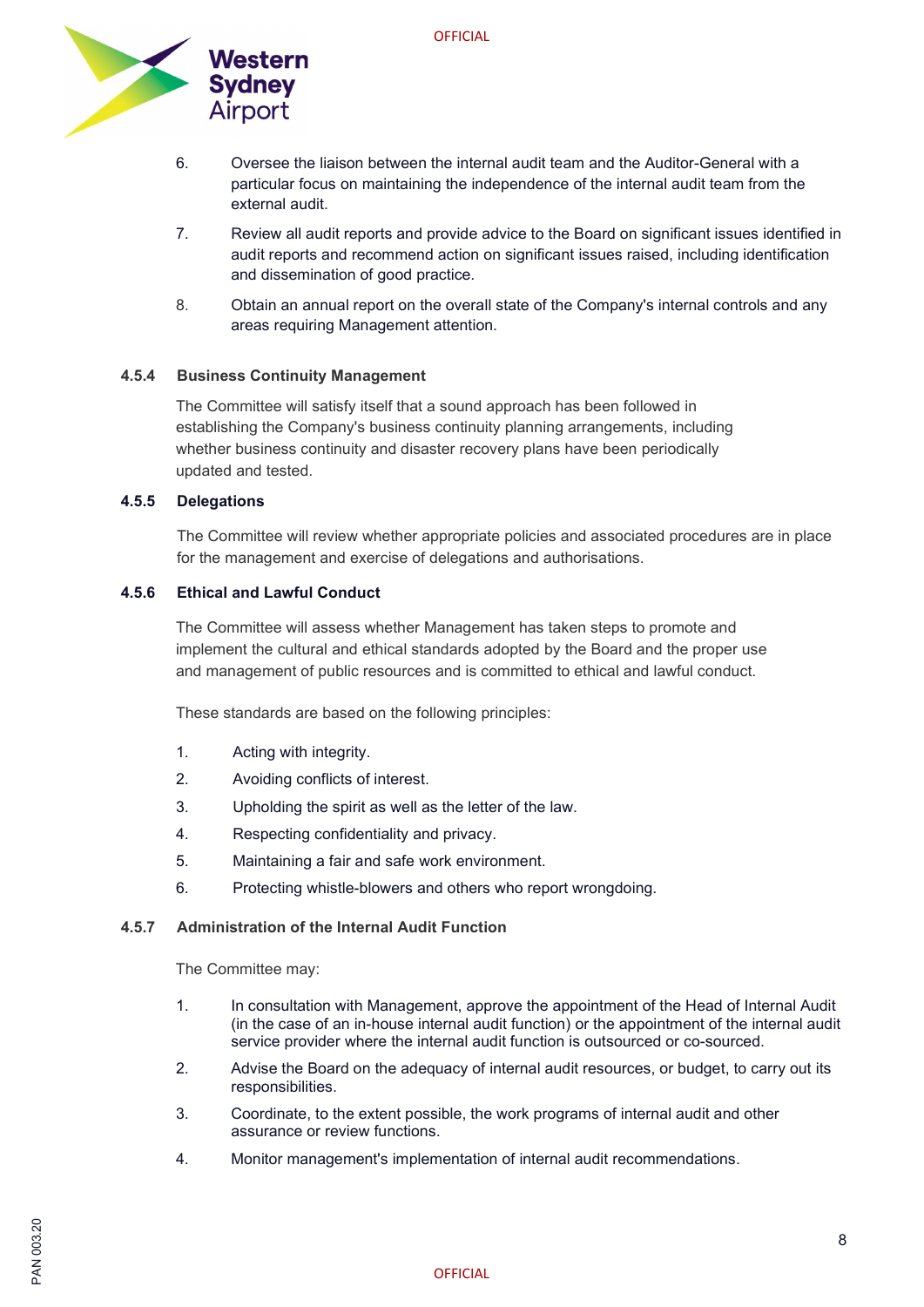

#### 4.6 Whistleblower Policy

The Committee will:

- 1. Review the Company's Whistleblower Policy as required, or at least every three years..
- 2. Monitor that Management has in place a process for receiving and investigating reports made pursuant to the Company's Whistleblower Policy.
- 3. Receive regular reports from Management and the Company's Disclosure Committee with respect to reports made pursuant to the Company's Whistleblower Policy.
- 4. Receive and investigate reports made directly to the Chair of the Audit Committee pursuant to the Company's Whistleblower Policy. In investigating any such report, the Committee shall in its discretion determine what professional assistance, if any, it needs to conduct the investigation. This may include engaging outside auditors, legal counsel or other experts to assist in the investigation and in the analysis of results.
- 5. At the conclusion of an investigation, the Chair of the Audit Committee shall report to the Board on recommended disciplinary or remedial action, if any.

#### 5. Committee Operations

#### 5.1 Frequency of Meetings

- 1. The Committee will meet at least four times per year.
- 2. Any member of the Committee, or the external auditors may request the Chairperson of the Committee convene an additional meeting when required.

#### 5.2 Attendance at Meetings

- 1. All Committee members are expected to attend each meeting, in person or via tele-orvideo conference.
- 2. Any member of the Committee may request the Chairperson of the Committee arrange the attendance at a meeting of the Committee of any person, including members of the Board, Management, other Company employees or external advisers.

#### 5.3 Planning

The Committee will develop and maintain a forward meeting schedule that includes the dates, location, and proposed agenda items for each meeting for the forthcoming year, and that covers all the responsibilities outlined in this Charter.

#### 5.4 Quorum

A quorum will consist of a majority of Committee members. The quorum must be in attendance at all times during the meeting.

#### 5.5 Agenda, Meeting Papers and Minutes

The meeting agenda for each meeting will be approved by the Chairperson and will be circulated by the company secretary along with the meeting papers at least one week before the meeting.

# 이 있습니다.<br>이 2020년<br>이 2020년 - 대한민국의 대한민국의 대한민국의 대한민국의 대한민국의 대한민국의 대한민국의 대한민국의 대한민국의 대한민국의 대한민국의 대한민국의 대한민국의 대한민국의 대한민국의 대한민국의 대한민<br>이 2021년 - 대한민국의 대한민국의 대한민국의 대한민국의 대한민국의 대한민국의 대한민국의 대한민국의 대한민국의 대한민국의 대한민국의 대한민국의 대한민국의 대한민국의 대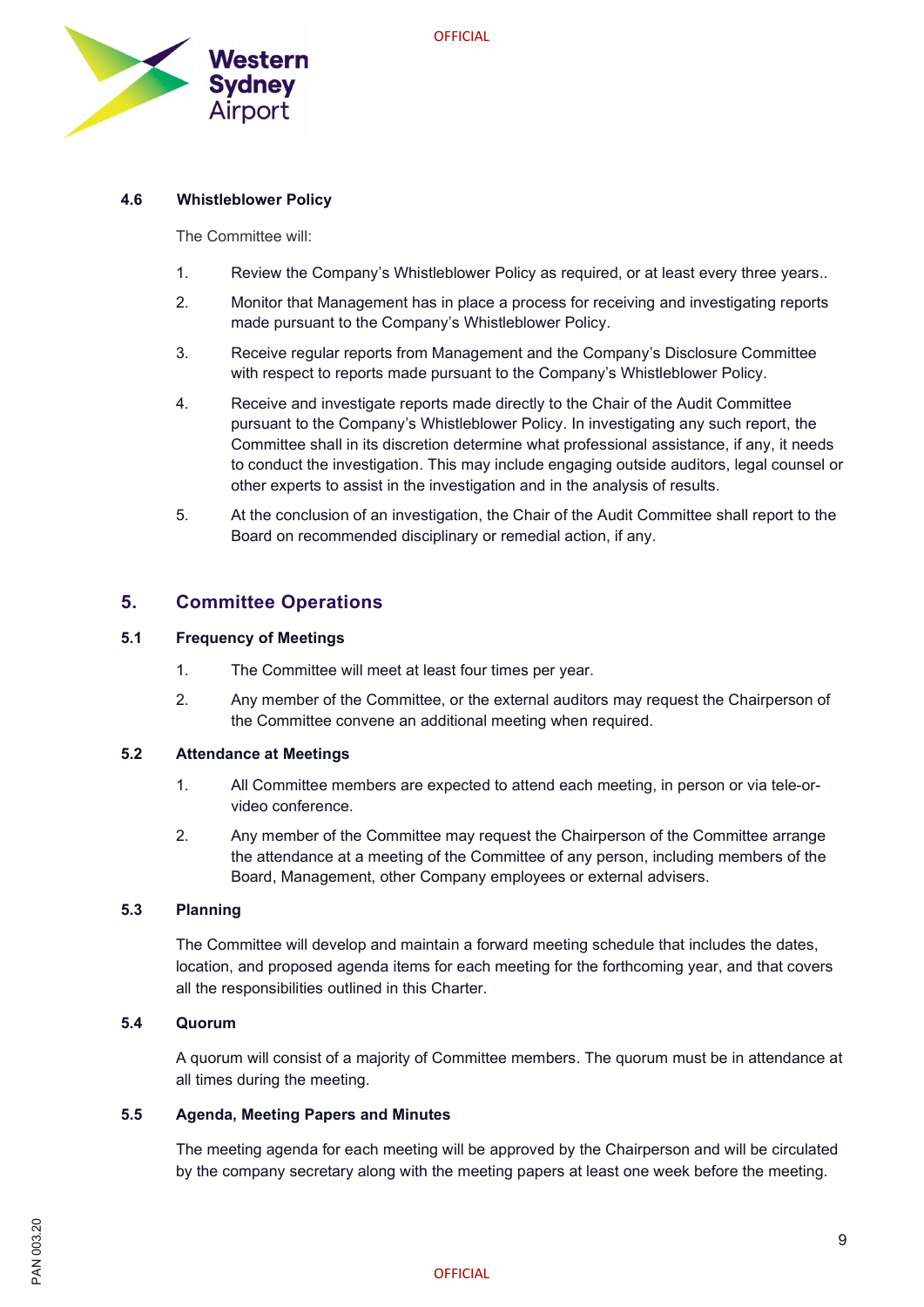

The minutes of the meeting will be prepared by the company secretary, reviewed by the Chairperson and circulated within two weeks of the meeting to each member of the Committee.

Minutes should accurately record the resolutions of the Committee, key reasons for those decisions (where appropriate) and actions arising.

The minutes should include or be accompanied by an action list that includes accountabilities and the nature and timing of subsequent reporting. The action list will be prepared by the company secretary, approved by the Chairperson and circulated to each member of the Committee with the minutes of the meeting.

Reports and other papers of the Committee will be made available to all Directors on request where this is consistent with the Conflicts of Interest section of the Board Charter and the Company's Conflict of Interest and Related Party Transaction Policy.

#### 5.6 Decisions

At a Committee meeting:

- 1. All decisions will be by majority vote of the members of the Committee in attendance; and
- 2. Persons attending a meeting of the Committee who are not members are not entitled to vote on resolutions.

The Chairperson will not have a casting vote.

#### 5.7 Conflicts of Interest

This section should be read in conjunction with the Conflicts of Interest section of the Board Charter and the Company's Conflict of Interest and Related Party Transactions Policy.

At the beginning of each Committee meeting, members are required to declare any material personal interests that may apply to specific matters on the meeting agenda. Where required by the Chairperson, the member will be excused from the meeting or from the Committee's consideration of the relevant agenda item(s).

The Chairperson is also responsible for deciding if he/she should excuse themselves from the meeting or from the Committee's consideration of the relevant agenda item(s). Details of material personal interests declared by the Chairperson and other members, and actions taken, will be appropriately recorded in the minutes.

#### 5.8 Review of Charter

The Committee will review this Charter annually prior to 1 December.<sub>-</sub>5 This review will include consultation with the Board. Any substantive changes to the Charter and any repeal and replacement of this Charter will be recommended by the Committee and must be formally approved by the Board.

#### 5.9 Review of Performance

The Committee will annually review the performance of the Committee and the Board will be informed of the outcomes of the review at the next available Board meeting following completion of the review.

<sup>5</sup> cl 2.23 GBE Guidelines